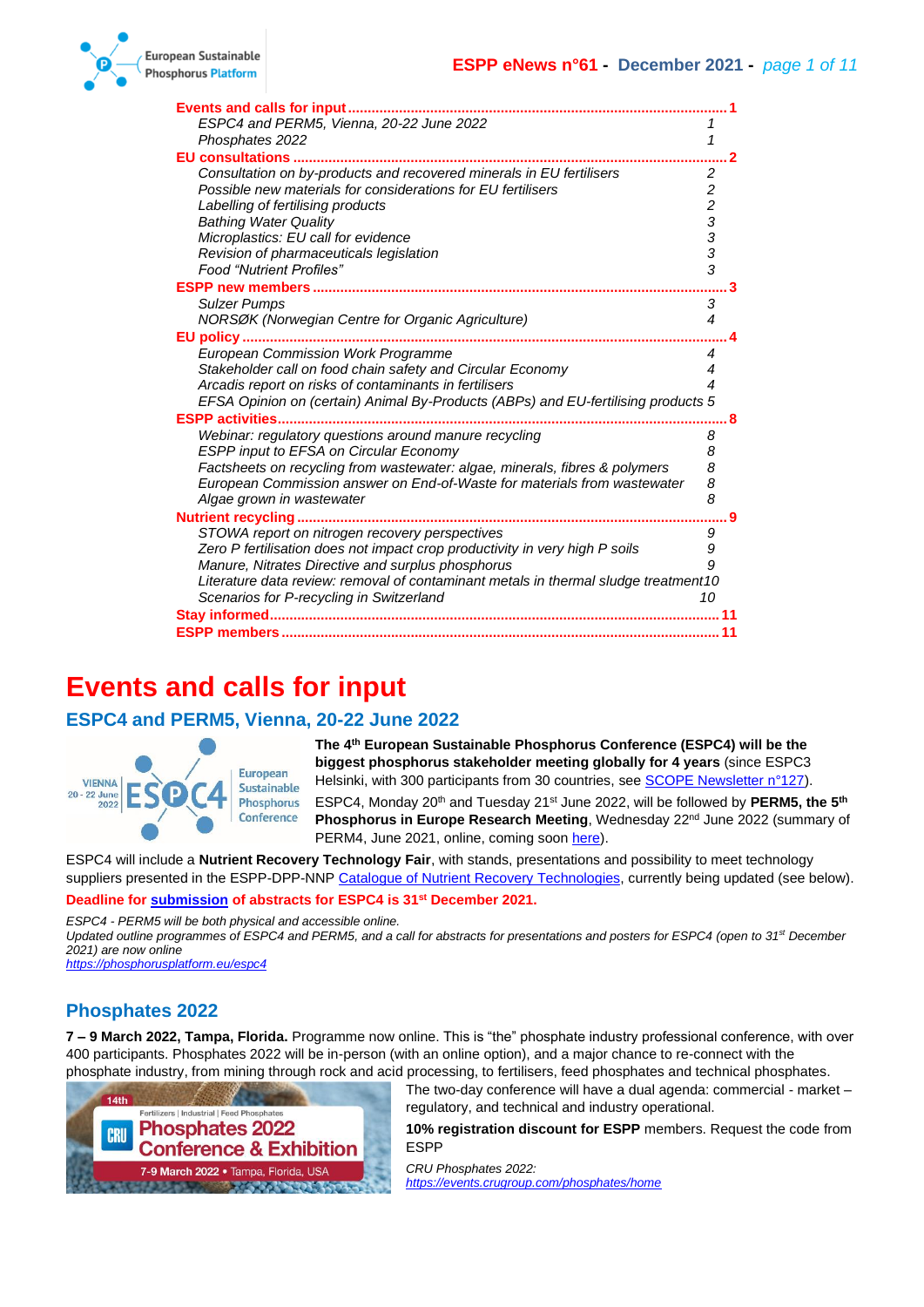

## <span id="page-1-0"></span>**EU consultations**

### <span id="page-1-1"></span>**Consultation on by-products and recovered minerals in EU fertilisers**

**To 14th January 2022.Two EU public consultations are open on criteria for use under the EU Fertilising Products Regulation of by-products and of recovered minerals, including nitrogen salts from offgas cleaning and ammonia stripping**.

This is the outcome of three years' work between the European Commission, industry and stakeholders, with the aim of facilitating the circular economy by allowing use of by-products in fertilisers, whilst ensuring safety and avoiding possible contaminants. Fertilizers Europe [published](https://www.fertilizerseurope.com/wp-content/uploads/2019/08/Circular_Economy_01.pdf) in 2019 an inventory of the many by-products today used in mineral fertiliser production.

ESPP strongly welcomes that CMC15 (2b) will enable inclusion in EU-fertilisers of **recovered nitrogen salts from offgases**, such as ammonium sulphate stripped and recovered from digestates. ESPP considers however that where nitrogen salts are recovered from ammonia from manure storage, manure processing (e.g. digestate) or animal stables, pathogen data is needed to prove sanitary safety and an Animal By-Product End Point should be defined.

ESPP also welcomes that CMC15 (2a) will enable inclusion of e.g. struvite recovered from treatment of discharge from **phosphogypsum waste stacks**.

We note however that CMC11 and CMC15 as proposed are **limited to high-purity inorganic salts and do not cover organic by-products** Some organic by-products are covered under existing CMCs (CMC2 mechanically processed plant materials, CMCS 3-5 composts and digestates, CMC6 certain listed food industry by-products, CMC 14 biochars). Others are not, such as from the pulp & paper industry, biofuels processing, etc. This is because little or no information was submitted on organic byproducts by the organic fertiliser industry, resulting in organic materials not being considered.

**ESPP's proposed input to the public consultation, as well as various preparatory documents** (including the JRC reports) are available at [www.phosphorusplatform.eu/regulatory.](http://www.phosphorusplatform.eu/regulatory) Comments are welcome on the proposed ESPP input **before the 14th January 2022** submission deadline, and any person or organisation can input directly to the public consultations (below).

Also on [this page](http://www.phosphorusplatform.eu/regulatory) are ESPP input to the European Commission on the [FAQ](https://ec.europa.eu/docsroom/documents/46391) (**Frequently Asked Questions** = Fertilising Products Regulation guidance document) and ESPP **list of requests for additional new CMCs.** Both these documents are 'ongoing' and are regularly updated, so comments are welcome.

*Public consultation pages for CMCs 11 and 15, open to 15th January 2022*

*[https://ec.europa.eu/info/law/better-regulation/have-your-say/initiatives/13113-Fertilisers-high-purity-materials-in-EU-fertilising-products\\_en](https://ec.europa.eu/info/law/better-regulation/have-your-say/initiatives/13113-Fertilisers-high-purity-materials-in-EU-fertilising-products_en) [https://ec.europa.eu/info/law/better-regulation/have-your-say/initiatives/13111-Fertilisers-agronomic-efficiency-and-safety-criteria-for-by](https://ec.europa.eu/info/law/better-regulation/have-your-say/initiatives/13111-Fertilisers-agronomic-efficiency-and-safety-criteria-for-by-products-in-EU-fertilising-products_en)[products-in-EU-fertilising-products\\_en](https://ec.europa.eu/info/law/better-regulation/have-your-say/initiatives/13111-Fertilisers-agronomic-efficiency-and-safety-criteria-for-by-products-in-EU-fertilising-products_en)*

*Fertilising Products Regulation FAQ (Frequently Asked Questions)<https://ec.europa.eu/docsroom/documents/46391>*

*Fertilising Products Regulation (FPR) initial regulatory tex[t https://eur-lex.europa.eu/legal-content/EN/TXT/?uri=CELEX%3A32019R1009](https://eur-lex.europa.eu/legal-content/EN/TXT/?uri=CELEX%3A32019R1009) and adopted amendments: technical progress update 2021/1768 and STRUBIAS materials CMC12 (precipitated phosphates) 2021/2086, CMC13 (ash-derived) 2021/2087 and CMC14 (biochars/pyrolysis/gasification) 2021/2088 [https://eur-lex.europa.eu/legal](https://eur-lex.europa.eu/legal-content/EN/TXT/?uri=CELEX%3A32019R1009)[content/EN/TXT/?uri=CELEX%3A32019R1009](https://eur-lex.europa.eu/legal-content/EN/TXT/?uri=CELEX%3A32019R1009)*

*ESPP regulatory activities page [www.phosphorusplatform.eu/regulatory](http://www.phosphorusplatform.eu/regulatory)*

## <span id="page-1-2"></span>**Possible new materials for considerations for EU fertilisers**

**The European Commission is considering launching assessment of some further materials for possible inclusion into EU fertilising products (new, additional CMCs).** ESPP has made input suggesting and documenting the following materials: derivates of mineral by-products (such as waste spent acids), potassium and other salts from (non CMC13) ashes, ammonium salts from fire extinguisher refurbishment, nitrogen recovery from liquid phase of wastewaters, algae and biomass grown using waste inputs (e.g. grown in wastewaters), fish excreta, seafood processing residues, insect frass, separately collected human urine or faeces, vivianite from sewage, paper and pulp industry residues, biofuel processing residues. Further comments and other proposals can be added to ESPP's input: please download the current version [here](http://www.phosphorusplatform.eu/regulatory) and send comments to [ESPP.](mailto:info@phosphorusplatform.eu)

*ESPP regulatory activities page, see "ESPP proposals for additional new CMCs" under "New EU Fertilising Products Regulation" [www.phosphorusplatform.eu/regulatory](http://www.phosphorusplatform.eu/regulatory)*

## <span id="page-1-3"></span>**Labelling of fertilising products**

**To 16th February 2022**. **The EU public consultation on digitalisation of labelling for chemical products includes an important section on what information should be provided for fertilising products, and how**. The consultation is a general public questionnaire, open also to companies and other organisations, with 29 questions about how digital tools (e.g. QR code linked to online database) could provide information about certain products placed on the market: fertilising products, detergents, paints. General questions address what form of digital tool would be preferred and what level of information. Specific questions on fertilising products ask what information could be moved from the label to online: e.g. information on product function, nutrients content, organic carbon content, storage conditions, risk mitigation measures, low in cadmium, low in chloride, solubility of phosphorus, etc. These questions are posed for fertilisers, liming materials, soil improvers, growing media, inhibitors and biostimulants.

*EU consultation "Revision of the EU general pharmaceuticals legislation", open to 16th February 2022[. Consultation.](https://ec.europa.eu/info/law/better-regulation/have-your-say/initiatives/12992-Chemicals-simplification-and-digitalisation-of-labelling-requirements_en)*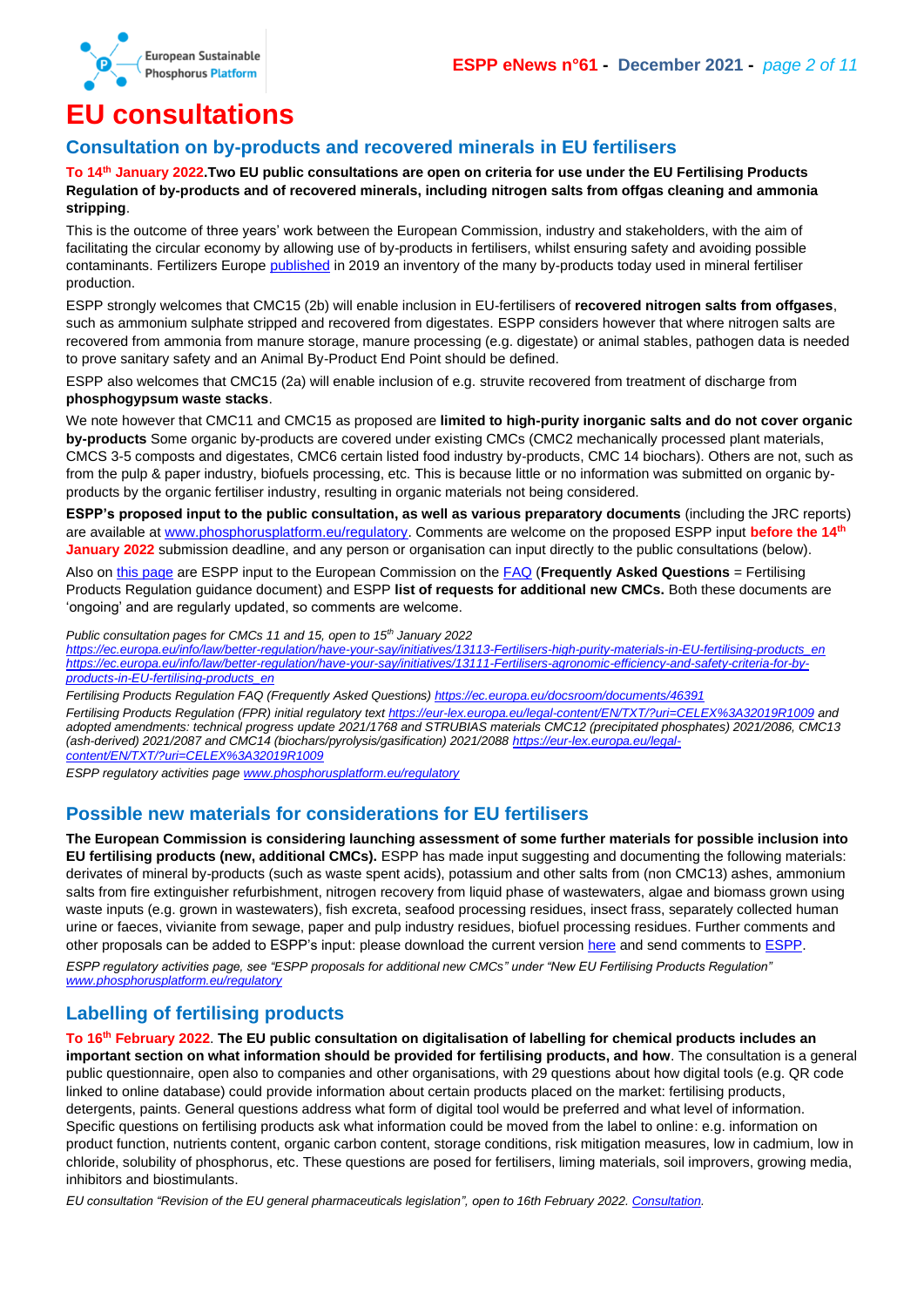

## <span id="page-2-0"></span>**Bathing Water Quality**

**To 20th January 2022**. General public consultation questionnaire on knowledge of, information wished and public policy on bathing waters. Algae are cited as amongst potential concerns about bathing water (Q20) and agricultural run-off (faecal pollution, nutrient surplus, etc.), municipal waste water, eutrophication and proliferation of algae are cited as possible pressures affecting bathing water quality (Q36).

*EU consultation "Revision of the EU general pharmaceuticals legislation", open to 20th January 2022[. Consultation.](https://ec.europa.eu/info/law/better-regulation/have-your-say/initiatives/12658-Bathing-water-quality-review-of-EU-rules/public-consultation_en)*

## <span id="page-2-1"></span>**Microplastics: EU call for evidence**

**To 18th January 2022**. **Call for evidence on microplastics unintentionally released into the environment, including capturing at source, and aiming to improve monitoring of microplastics in the environment, drinking water and food**. The call for evidence reminds that the Green Deal fixes the objective to reduce microplastics by 30% by 2030. It emphasises release of microplastics by synthetic textile fibres and from vehicle tires and notes that microplastics will be addressed in the ongoing reviews of the Urban Waste Water Treatment and Sewage Sludge Directives, specifically microplastics in sewage sludge used on fields. Possible approaches proposed in the call for evidence (4 pages) include market incentives to reduce unintentional microplastics releases, knowledge and data gaps, harmonised measurement of microplastics, consumer information, Ecodesign for tires or textiles, capture via green infrastructure, technical solutions to capture microplastics on washing machines or driers, separation of microplastics from sewage sludge.

The call for evidence is a free text field (4000 characters) with the possibility to submit documents.

*[Call for evidence.](https://ec.europa.eu/info/law/better-regulation/have-your-say/initiatives/12823-Microplastics-pollution-measures-to-reduce-its-impact-on-the-environment_en) "Microplastics pollution – measures to reduce its impact on the environment". Open to 18th January 2022.* 

## <span id="page-2-2"></span>**Revision of pharmaceuticals legislation**

**To 21st December 2021**. This EU general public consultation questionnaire includes a question (Q13) on emerging environmental challenges from human pharmaceuticals, in which it is possible to add comments (at the end of the questionnaire, under "other") on obstacles posed to nutrient recycling by pharmaceuticals in sewage.

*EU consultation "Chemicals – simplification and digitalisation of labelling requirements", open to 21st December 2021[. Consultation.](https://ec.europa.eu/info/law/better-regulation/have-your-say/initiatives/12963-Revision-of-the-EU-general-pharmaceuticals-legislation_en)*

## <span id="page-2-3"></span>**Food "Nutrient Profiles"**

**To 7th March 2022**. This general public consultation concerns consumer information about certain aspects of food only, aiming at healthier eating (energy value, fat, saturates, carbohydrates, sugars, protein, salt, fibre) and also addresses "eat by" dates, origin labelling and information on alcoholic drinks. Phosphorus and minerals such as calcium or magnesium are not addressed. This results from the definition of food "nutrient profiles" in Regulation 1924/2006 on nutrition and health claims made on foods: "nutrient profiles … shall be established taking into account in particular: (a) the quantities of certain nutrients and other substances contained in the food, such as fat, saturated fatty acids, trans-fatty acids, sugars and salt/sodium".

*EU consultation "Facilitating healthier food choices – establishing nutrient profiles", open to 7 th March 2022[. Consultation.](https://ec.europa.eu/info/law/better-regulation/have-your-say/initiatives/12748-Facilitating-healthier-food-choices-establishing-nutrient-profiles_en)*

## <span id="page-2-4"></span>**ESPP new members**

## <span id="page-2-5"></span>**Sulzer Pumps**

**New ESPP member, Sulzer Pumps, is a leader in fluid engineering, with products adapted for many sectors, including phosphate and fertiliser production, as well as water treatment. Sulzer engages on innovation and sustainability.**



Sulzer is a global leader in fluid engineering. We specialize in pumping, agitation, mixing, separation and purification technologies for fluids of all types. Our customers benefit from our commitment to innovation, performance and quality

and from our responsive network of 180 world-class manufacturing facilities and service centres across the globe. Sulzer has been headquartered in Winterthur, Switzerland, since 1834.

Sustainability is engrained in our corporate strategy and embedded in daily business. Starting in 2020, ESG (Environment, Social, Governance) is included in the personal objectives of all our Long-Term-Incentive eligible leaders, shining a spotlight on what our annual employee survey tells us is one of the main societal contributions our people expect from Sulzer.

As an expert in solutions for corrosive and abrasive liquids, or those with high gas content, Sulzer offers specialist pumps, agitators, mixers and compressors for the fertilizer industry. Our products are suitable for the production of phosphate, potash and NPK compound fertilizers as well as acids and industrial chemicals.

Sulzer's extensive portfolio of solutions for pumping, mixing, grinding, aeration and separation processes covers all applications for industrial water treatment. Optimized solutions ensure that your installation provides sustainability and an excellent return on investment. Our water treatment technologies are used at the forefront of a wide range of water intensive industries, such as pulp and paper, food and beverage as well as mining, fertilizers and chemicals.

By joining ESPP, Sulzer Pumps will engage with like-minded organisations that are focussed on innovation and sustainability *[www.sulzer.com](http://www.sulzer.com/)*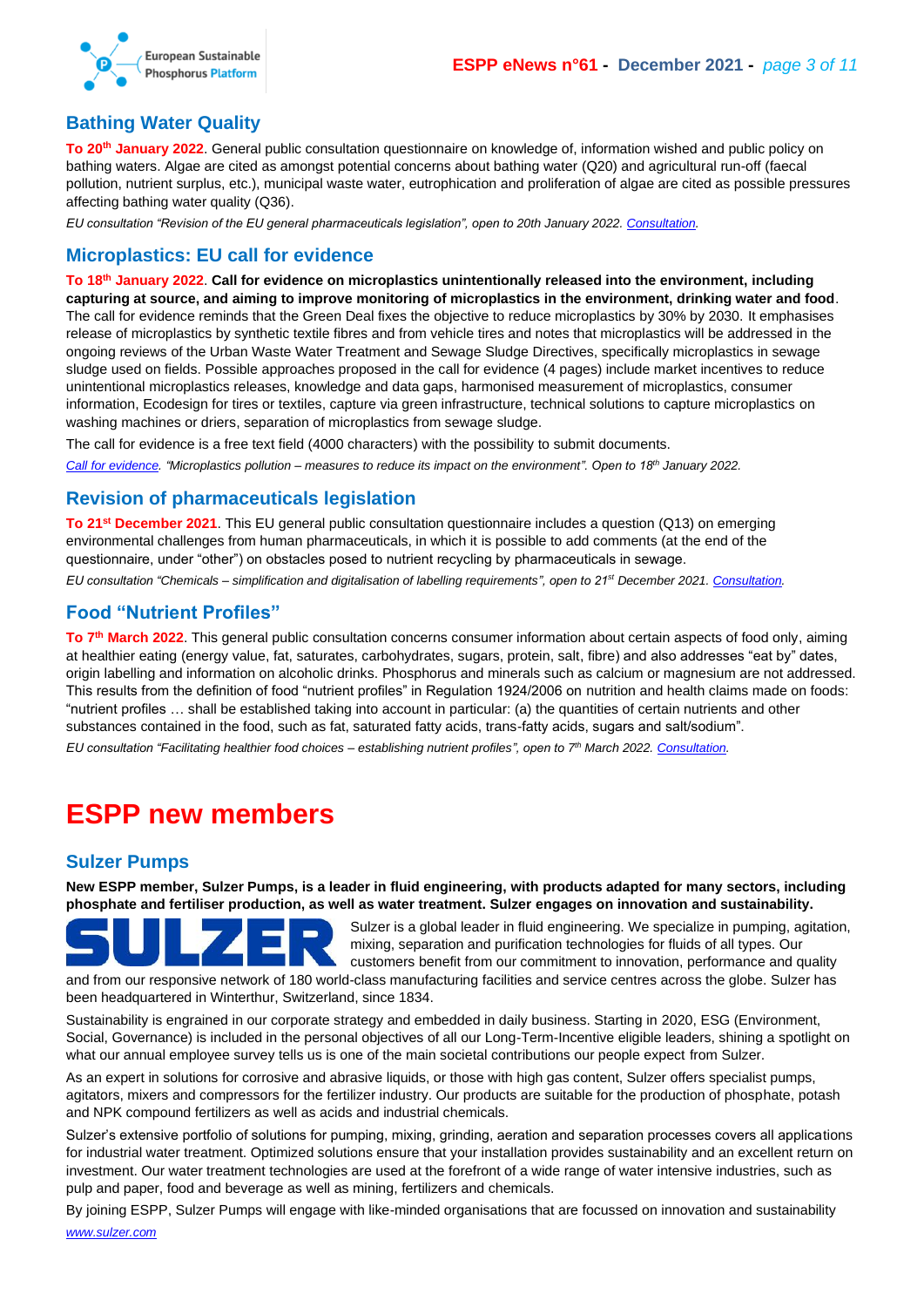

## <span id="page-3-0"></span>**NORSØK (Norwegian Centre for Organic Agriculture)**

**NORSØK provides R&D support to Organic agriculture in Norway, including work on soil fertility, fertilisation, manure management and recycled fertilisers, in particular using residuals from the seafood industry**.



The Norwegian Centre for Organic Agriculture [\(NORSØK\)](https://www.norsok.no/en/) was established in 1986, as a private foundation and research institute to conduct research and development activities to support the development of Organic production in Norway. From 1996 to 2005 NORSØK was part of Bioforsk (which is now **NIBIO**). Today, 25 people work at NORSØK, located at [Tingvoll](https://www.norsok.no/en/about-norsok/tingvoll-gard-as-a-research-and-educational-arena) better reference<https://en.wikipedia.org/wiki/Tingvoll> , close to Trondheim in a region agriculturally dominated by dairy farming, but where

aquaculture and fishery are much larger industries. NIBIO (formerly Bioforsk) also has a department at Tingvoll, and NORSØK and NIBIO collaborate closely. Soil fertility and the fertilisation of crop plants is a major research topic for Organic Farming, and since 2012, NORSØK is working on recycled fertilisers and soil improvers. We have [tested]((https:/orgprints.org/id/eprint/36472/) struvite from Norwegian sewage, [sediments](ref%20https:/orgprints.org/id/eprint/32518/) from hydrolysed slaughter waste, and marble mining [residues.](https://orgprints.org/id/eprint/32037/) More recently, several projects have been carried out with residual materials from marine industries. Fishbones are a rich source of N, Ca and P, and seaweed is a rapidly emerging industry which may complete fish residues in K, S, etc. NORSØK also works with animal farming systems and on management of animal manure e.g., manure storage gas emissions, soil organic matter dynamics and soil health. NORSØK (and NIBIO Tingvoll) are located on an Organic dairy farm, and soil characteristics, such as the P concentrations, are monitored since 1994. NORSØK has followed ESPP activities over several years, since we participated in the CORE Organic [project](https://orgprints.org/id/eprint/30368/) "Improve P", assessing how more recycled fertilisers could be applied in Organic agriculture. With several current projects on recycled fertilisers, it is now a time to become an ESPP member, says NORSØK director, Ms. Turid Strøm.

*<https://www.norsok.no/en/>*

# <span id="page-3-1"></span>**EU policy**

#### <span id="page-3-2"></span>**European Commission Work Programme**

**The Commission's Work Programme for 2022 cites as priorities, within the Green Deal, water policy, zero pollution, arm-to fork and the circular economy.** Listed regulatory initiatives already underway include: Revision (REFIT) of the Urban Wastewater Treatment Directive, Revised lists of water pollutants (Zero Pollution Action Plan), Bio-based, biodegradable and compostable plastics, Restrictions on micro-plastics and their release in the environment, Development of "National Strategic Plans that deliver on the objectives of the Common Agricultural Policy and the Green Deal", Finalisation of the Carbon Border Adjustment Mechanism.

*European Commission Work Programme for 2022, 19th October 2021, COM(2021)645 [HERE.](https://ec.europa.eu/info/publications/2022-commission-work-programme-key-documents_en)*

#### <span id="page-3-3"></span>**Stakeholder call on food chain safety and Circular Economy**

**The European Food Safety Agency (EFSA) is calling for stakeholders to identify emerging risks and vulnerabilities for the food chain and for animal feed related to the Circular Economy**. This is within a two-year study underway 2021-2022. Stakeholders will be able to engage in this project through workshops and consultation, contribute to identifying issues, risks and knowledge gaps and possible policy needs. The study objectives include defining principles and make recommendations to ensure coherence between environment and human food and animal feed safety.

*EFSA call for stakeholders (not dated) [HERE.](https://www.efsa.europa.eu/en/stakeholders/calls-for-stakeholders#questions)*

*EFSA workshop on 'Food and Feed Safety Vulnerabilities in Circular Economy', 29th October 2021[: HERE.](https://www.efsa.europa.eu/en/events/stakeholder-workshop-food-and-feed-safety-vulnerabilities-circular-economy)*

#### <span id="page-3-4"></span>**Arcadis report on risks of contaminants in fertilisers**

**The EU has published a report on possible risks of cadmium, chromium, vanadium, mercury, diclofenac, PFAS, dioxins and fluoride in mineral, organic and recycled fertilisers, under EU or national regulation**. The report was commissioned by DG Environment and aimed to assess all possible contaminants in fertilisers (mineral, organic, organo-mineral, but not covering liming materials, soil improvers, nor fertilising products not placed on the market, such as manure or sewage sludge).

The report estimates that P and N use in fertilisers in the EU fell by respectively -66% and -24% from 1980 to 2015, to 8.6 kgP/ha and 77 kgN/ha. Organic fertilisers are estimated at only around 5% of fertiliser nutrient markets.

After consideration of a range of contaminants, the eight indicated above were prioritised for assessment and the following findings and recommendations are presented:

**No risks were identified for chromium, mercury or vanadium**, based on levels found in some mineral fertilisers and/or maximum levels authorised under the Fertilising Products Regulation 'STRUBIAS' criteria for ashes (CMC13). However, for vanadium, the report indicates that the risk assessment scenario (worst case) would lead to a rapid accumulation in soils (x10 in 10 years).

**Fluoride is considered "low risk".** The report suggests that use of mineral fertilisers could lead to a doubling of soil fluorine levels by 100 years, with possible risks for grazing animals. No concern for human intake is identified.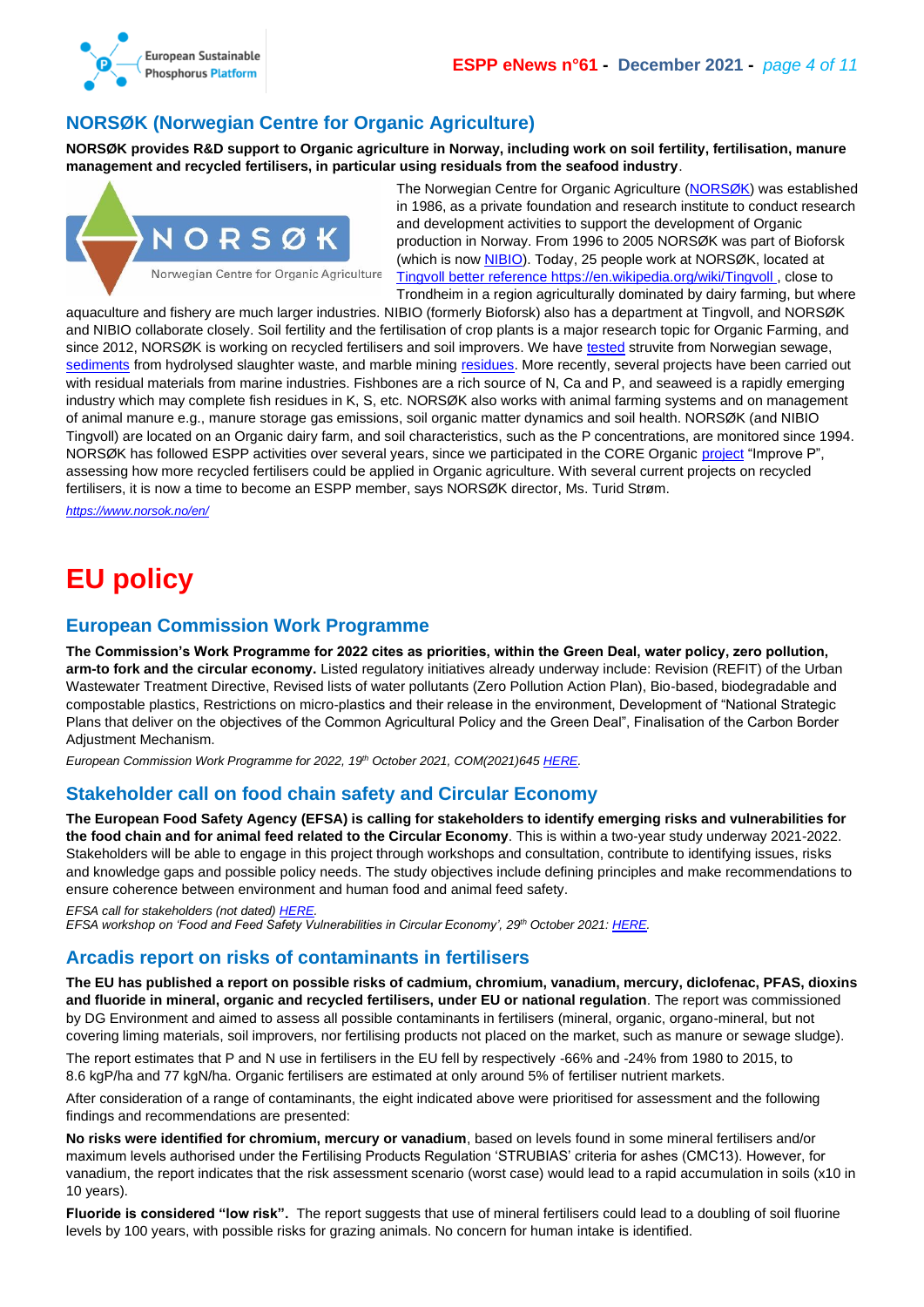

#### **ESPP eNews n°61 - December 2021 -** *page 5 of 11*

**Diclofenac is considered "low risk".** This is an organochlorine drug used as anti-inflammatory and pain-killer. Even assuming 1 – 10% transfer from sewage sludge to precipitated phosphates or biochars, "the contribution of recycled fertilisers to the total input of diclofenac to agriculture soil is likely to be negligible". Monitoring of manure is however recommended (diclofenac is used in livestock, bu[t calls](https://www.irec.es/en/publicaciones-destacadas/cientificos-europeos-demandan-prohibicion-definitiva-uso-veterinario-diclofenaco/) have been made for it to be banned because its presence in carcasses is known to kill vultures).

**For dioxins (PCDD/F),** the EU Fertilising Products Regulation 'STRUBIAS' limit for ash used in production of ash-derived recovered fertilisers (CMC13) and for biochars (CMC14) was considered for risk assessment (20 ng WHO tox.eq. / kg dm). It is not taken into account that in the CMC13 criteria this limit applies to the raw ash, not to the fertilising product derived from it, which in many cases will be purified. Using this 'worst case' level, it is noted that the main source of PCDD/F is atmospheric deposition. Nonetheless possible risk is identified for humans via food. Therefore, it is recommended to reduce the 20 ng WHO<sub>tox.equiv.</sub> limit currently set by CMC13 and to apply this limit to all fertilisers, presumably meaning also ashes, ash derived fertilisers or biochars used under national fertilisers regulations.

**For cadmium,** the report states that calculations suggest a risk for soils after 100 years of application of mineral fertilisers with 60 mgCd/kgP2O<sup>5</sup> (that is the limit currently fixed in the EU Fertilising Products Regulation) but no risk at 20 mgCd/kgP2O5. The report also suggests possible risk for humans from cadmium in food, in case of high intakes of vegetables. These results assume an annual application rate of 100 kgP<sub>2</sub>O<sub>5</sub>/ha/year, based on secondary data for fertiliser use in areas with low soil P, whereas it seems incoherent to consider that such a level would be applied for 100 years. The report underlines high levels of uncertainty, in particular concerning fate of cadmium in soils and transfer to crops, and wide regional variation depending on background soil cadmium levels. Also, it is noted that the report does not take into account the alternative leaching model of [Smolders et al.](https://www.wur.nl/nl/show/Prediction-of-changes-in-soil-cadmium-contents-at-EU-and-Member-State-MS.htm) (summarised in ESP[P eNews n°27](http://www.phosphorusplatform.eu/eNews027) 2018) for which it is stated "It is highly recommended to take into account *their findings to further finetune the above assessment, as the accumulation over time has likely been overestimated*."

For PFAS, an assessment was made based on a "hypothetical" 100 µg/kg dw of PFOA and of PFHxA in recovered fertilisers (e.g. precipitated phosphates or ash-derived). This number was taken from Austrian fertiliser regulations (0.1 mg/kg limit for PFOA + PFHxA) and not on any data. It is noted that the main sources to the environment are sewage sludge biosolids, composts, irrigation water and atmospheric deposition, not recycled fertilisers (even with this hypothetical level). The report therefore recommends to "remove PFAS as completely as possible from fertilising materials". ESPP supports this and suggests that the best way to achieve this is to implement the proposed PFAS ban announced in the EU Chemical Strategy 2020 and in the Commission working document [SWD\(2020\)249.](https://ec.europa.eu/environment/pdf/chemicals/2020/10/SWD_PFAS.pdf)

The report also considers **pyrazoles** (in particular **3-methylpyrazole**) which are used as nitrification inhibitors in nitrogen fertilisers, concluding that there may be possible risk from 3-M to soil organisms, related to the substance's slow degradation in soil, and that further data collection should be made.

**DG Environment has underlined that this report is not a "risk assessment" for fertilisers, nor for the eight substances assessed, but rather a screening exercise**, intended to identify for which contaminants and for which uses further data collection and risk assessment should be carried out, prior to possible action under REACH (European Chemicals Regulation) to possibly ban or limit levels of these substances, if appropriate, in all fertilisers in Europe (both EU and national fertilisers).

*"Contaminants in fertilisers: Assessment of the risks from their presence and socio-economic impacts of a possible restriction under REACH", ARCADIS, Arcadia, Vander Straeten, DHI, for the European Commission DG Environment, Final Report under contract 070201/2019/817112/SER/ENV.B2, July 202[1 https://ec.europa.eu/environment/chemicals/reach/pdf/20210726-FInal%20report-V2c.pdf](https://ec.europa.eu/environment/chemicals/reach/pdf/20210726-FInal%20report-V2c.pdf) This follows on from the strongly criticised "AMEC" report on contaminants in composts and digestates published by DG Environment in 2019, se[e www.phosphorusplatform.eu/eNews041](http://www.phosphorusplatform.eu/eNews041)*

## <span id="page-4-0"></span>**EFSA Opinion on (certain) Animal By-Products (ABPs) and EU-fertilising products**

**This is supposed to be the first step towards including in the European Fertilising Products Regulation a number of ABP Derived Products which are already widely used across Europe. However, the EFSA document (111 pages) does not seem, in ESPP's view, to be positive for some materials; and other materials are still not yet addressed.**

ESPP underlines that today **the materials considered in this EFSA Opinion are already "***widely used in the EU as fertilisers and soil improvers***".** This is stated in the FPR art. 46(1)). The difference between current use (under national fertilisers regulations), and possible use under the EU FPR, is that at present the materials are authorised for use but only with "traceability" (products containing such ABP Derived Products sold under national fertiliser legislation must be distributed with a system of traceability for the ABP Derived Products). If authorised as EU fertilising products, the materials would be free to move on the EU market with no traceability

#### FPR implementation and the EFSA Opinion

To enable use of ABP Derived Products in EU-fertilisers, Council and Parliament specified in art. 46 of the FPR (modifying art. 5 of the ABP Regulation 1069/2009) that before 15th January 2020, the European Commission should "*initiate a first assessment*" of certain listed ABP Derived Products (see table below). Three and a half months after this deadline, on 30<sup>th</sup> April 2020, DG SANTE transmitted to EFSA an initial [mandate 2020-0088](https://open.efsa.europa.eu/questions/EFSA-Q-2020-00401) requesting a scientific Opinion on these listed materials. However, following modifications to this mandate made by DG SANTE, the EFSA Opinion in fact only covers some, and not all, of the listed materials (see table below).

The EFSA Opinion was adopted 20<sup>th</sup> October 2021 and published December 2021.

In order for the ABP Derived Products concerned by this Opinion to be used in EU-fertilisers and placed on the market without restrictions from the ABP Regulation, **DG SANTE must now prepare and enact amendments to the ABP Regulation**  1069/2009 defining an appropriate "End-Point" (for use as an EU fertilising product) for each material.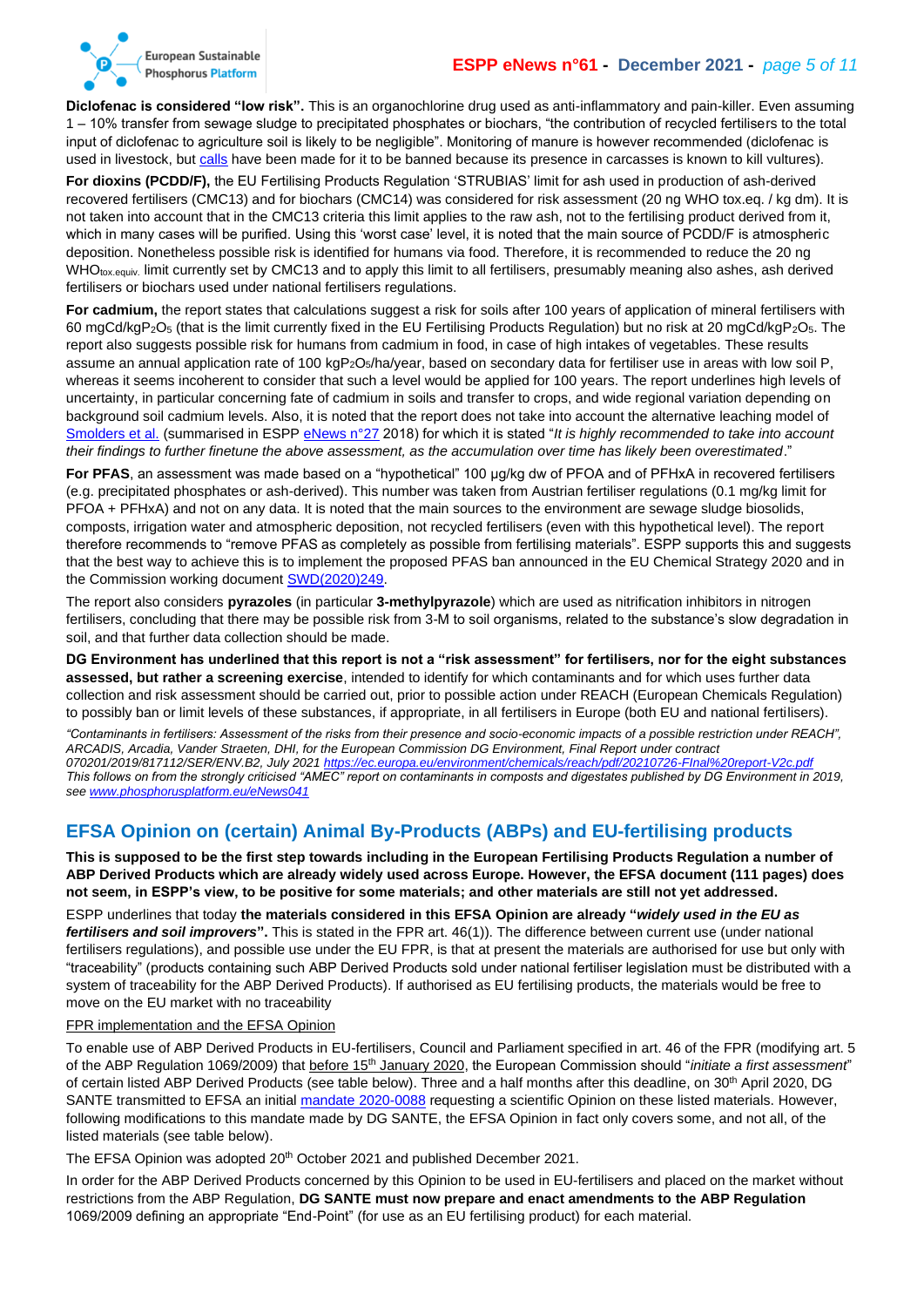

#### **ESPP eNews n°61 - December 2021 -** *page 6 of 11*

**EFSA has underlined to ESPP that EFSA did not conduct a risk assessment of the use of these materials as fertilisers, and that the EFSA document does not constitute an opinion on the "safety" of these materials used as fertilisers**. Indeed, the European Commission DG SANTE mandate to EFSA requested a scientific opinion on whether certain specified treatment processes for certain materials would reduce (by specified levels) certain types of pathogens. The EFSA Opinion states that "*as a result of the … request from the European Commission the output … was not a full risk assessment, but consisted of the estimation of the level of inactivation / reduction of concentration of biological hazards* …". Thus, the EFSA Opinion indicates only with what % certainty the experts consider that the processes already specified in the ABP Regulation annexes, for each material, are able to reduce selected indicator microorganisms to a certain level. For example, for "Pig Bristles", EFSA concludes that it is only 33% - 66% likely that heating for 5 minutes at 100°C will achieve the specified reduction of the most resistant of the indicator microorganisms considered (the experts are 50% - 95% certain if 100°c is applied for 60 minutes).

ESPP notes that these conclusions raise questions given that the materials concerned are today widely used in national fertilising products across Europe, and have been for many years.

#### Regulatory wording:

Animal By-Products themselves, that is without treatment or processing, cannot be included into EU fertilising Products, only Derived Products (by FPR recital (18) and wording of CMC10).

A "Derived Product" is defined in the Animal By-Products Regulation 1069/2009 art.3.2 as a product obtained from an ABP by any process or treatment.

Art. 46 of the EU Fertilising Products Regulation (FPR), modifying art. 5 of the ABP Regulation 1069/2009, states that for "Derived Products" referred in articles 32, 35 and 36 (of 1069/2009), an "End-Point" may be determined (by European Commission DG SANTE decision, i.e. a delegated act modifying Regulation 1069/2009). The End-Point should be such that the Derived Products "*no longer pose significant risk*" and are no longer subject to ABP Regulation controls. Derived Products having reached the End Point may be placed on the market without restrictions and are no longer subject to ABP Regulation controls.

It is ESPP's view that together, art. 36 of 1069/2009 ("*other*" Derived Products), with art. 46 of the FPR, effectively mean that any ABP Derived Product (from Cat. 1, 2 or 3 ABPs) could in the future be included into EU fertilising products, subject to defining an End-Point (processing and materials criteria) which ensures safe sourcing and/or safe treatment as defined in 1069/2009 arts. 27 and 38.

This published EFSA Opinion, however, addresses only Cat.2 and 3 ABPs and Derived Products because this was requested by DG SANTE and corresponds to the "first assessment" specified in FPR art. 46.4.

ESPP notes that art. 46 of the FPR instructs the Commission to assess Derived Products "referred to" in art. 32 of the ABP Regulation 1069/2009 (this article is confusingly titled "Organic fertilisers and soil improvers", but in fact also covers inorganic materials such as ashes). The EFSA Opinion however addresses ABPs/Derived products "used as organic fertilisers and/or soil improvers".

EFSA conclusions (simplified summary by ESPP)

**Composts and digestates**, where manure (and/or other Cat. 3 or Cat. 2 ABPs) are inputs, and also (discards of) **pet food, feed and dog chews**, were not assessed by EFSA, following modification of the mandate by DG SANTE. This is despite their being listed in art. 46(1)4 of the FPR Regulation.

**For ashes**, the EFSA Opinion indicates 99-100% certainty that the specified processes ensure the specified levels of pathogen reduction for Cat.2 and Cat.3 ABPs. EFSA indicates that Cat.1 ABPs were excluded from the assessment, and the pathogens considered by EFSA do not include prions.

For the other ABP materials assessed by EFSA the level of scientific certainty is lower, ranging from 1% - 33% to 98% -100%, for different materials and for different microorganisms.

#### What next?

**Given the slow progress on this dossier, ESPP fears that it today looks unlikely that any Animal By-Product Derived Products will be eligible for inclusion in or processing into EU fertilising products when the FPR enters into application in July 2022**, even for those materials explicitly cited by in art. 46(1) of the FPR (c.f. CMC10), even for the materials covered in the ESFA Opinion for which the conclusion seems positive, and even for materials which are today widely used under national fertilisers regulations, and have been for many years.

For certain other materials which were not specified in the FPR art. 46(1), it may be appropriate that either the European Commission and/or industry should now request an Opinion from EFSA, to enable progress towards inclusion into the FPR and/or to ensure farmer and consumer confidence in safety: **biochars / pyrolysis materials** (with manure or other ABPs as inputs), **nitrogen salts recovered from offgases** of manure storage, manure processing or livestock stables, **Cat.1 ABP ashes**.

*EFSA Opinion of 30th October 2021 "Inactivation of indicator microorganisms and biological hazards by standard and/or alternative processing methods in Category 2 and 3 animal by-products and derived products to be used as organic fertilisers and/or soil improvers" <https://www.efsa.europa.eu/en/efsajournal/pub/6932> an[d https://doi.org/10.2903/j.efsa.2021.6932](https://doi.org/10.2903/j.efsa.2021.6932)*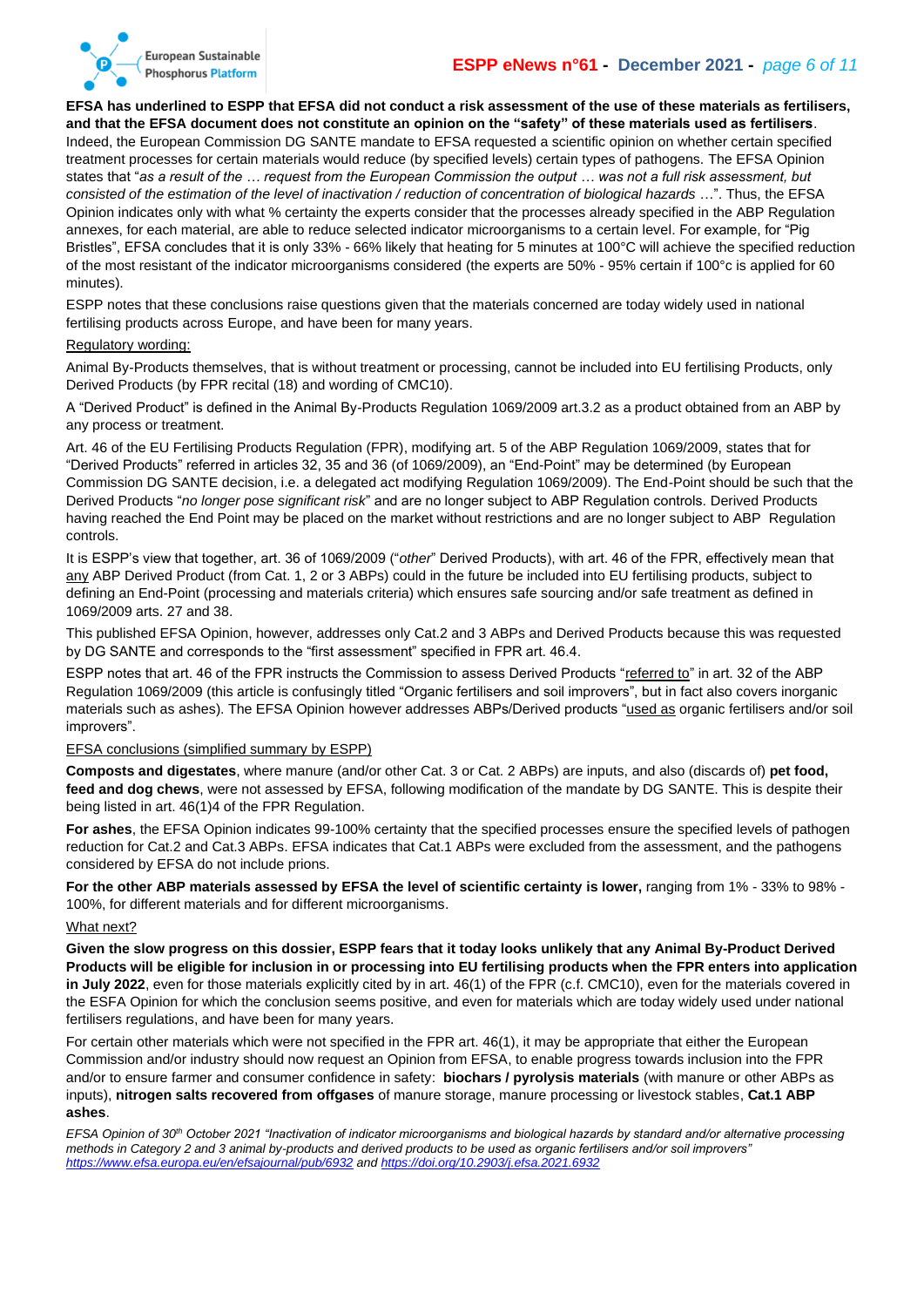

## **Animal By-Products Derived Products: these cannot be "used" under the EU Fertilising Products Regulation 2019/1009 unless and until an End-Point is added to the ABP Regulation 1069/2009**:

| <b>Material</b>                                                                                                                                                                       | <b>Cited in FPR</b><br>art. 46(1) | <b>Relevant CMC</b>                                                                                                                                                                                                        | <b>Conclusions</b><br>of EFSA Opinion 20/10/21 * |  |
|---------------------------------------------------------------------------------------------------------------------------------------------------------------------------------------|-----------------------------------|----------------------------------------------------------------------------------------------------------------------------------------------------------------------------------------------------------------------------|--------------------------------------------------|--|
| Meat meal                                                                                                                                                                             | <b>YES</b>                        | <b>ABP Derived</b><br>Products as specified<br>in the EU Fertilising<br><b>Products Regulation</b><br><b>CMC10.</b><br>CMC10 is currently<br>an "empty box"<br>pending the inclusion<br>of ABP materials to<br>be defined. | Not addressed                                    |  |
| Bone meal                                                                                                                                                                             | <b>YES</b>                        |                                                                                                                                                                                                                            | Not addressed                                    |  |
| Meat and bone meal                                                                                                                                                                    | <b>YES</b>                        |                                                                                                                                                                                                                            | Not addressed                                    |  |
| Hydrolysed Cat.3 proteins                                                                                                                                                             | <b>YES</b>                        |                                                                                                                                                                                                                            | Not addressed                                    |  |
| Processed manure                                                                                                                                                                      | <b>YES</b>                        |                                                                                                                                                                                                                            | Not addressed                                    |  |
| Feather meal                                                                                                                                                                          | <b>YES</b>                        |                                                                                                                                                                                                                            | Not addressed                                    |  |
| Glycerine and other materials from production of biofuels and renewable fuels<br>(for the specific processes considered)                                                              | <b>YES</b>                        |                                                                                                                                                                                                                            | 90% - 100% for Cat.2<br>66% - 99% for Cat.3      |  |
| Petfood, feed and dog chews                                                                                                                                                           | <b>YES</b>                        |                                                                                                                                                                                                                            | Not addressed                                    |  |
| Blood                                                                                                                                                                                 | <b>YES</b>                        |                                                                                                                                                                                                                            | Not addressed                                    |  |
| Hides and skins **                                                                                                                                                                    | <b>YES</b>                        |                                                                                                                                                                                                                            | $10\% - 66\%$                                    |  |
| Pig bristles ** (after treatment for 5 / 60 minutes)                                                                                                                                  | <b>YES</b>                        |                                                                                                                                                                                                                            | 33% - 66% / 50% - 95%                            |  |
| Hoofs and horns **                                                                                                                                                                    | <b>YES</b>                        |                                                                                                                                                                                                                            | 66% - 95%                                        |  |
| Feathers and down **                                                                                                                                                                  |                                   |                                                                                                                                                                                                                            | 66% - 90%                                        |  |
| Wool and hair **                                                                                                                                                                      | <b>YES</b>                        |                                                                                                                                                                                                                            | 1% - 50%                                         |  |
| Bird and bat guano                                                                                                                                                                    | <b>YES</b>                        |                                                                                                                                                                                                                            | Not addressed                                    |  |
| Precipitated phosphates [and derivates] from manure and/or ABPs                                                                                                                       | <b>No</b>                         | CMC <sub>12</sub>                                                                                                                                                                                                          |                                                  |  |
| Biochar / pyrolysis materials [and derivates] from manure and/or ABPs                                                                                                                 | <b>No</b>                         | CMC14                                                                                                                                                                                                                      |                                                  |  |
| Cats. 2 & 3 ABP incineration ash [and derivates]                                                                                                                                      | <b>No</b>                         | CMC <sub>13</sub>                                                                                                                                                                                                          | $99\% - 100\%$                                   |  |
| Cat. 1 ABP incineration ash [and derivates]                                                                                                                                           | No.                               | <b>Currently excluded</b><br>from FPR CMC13                                                                                                                                                                                |                                                  |  |
| Compost                                                                                                                                                                               | <b>YES</b>                        | CMC <sub>3</sub>                                                                                                                                                                                                           | Not addressed                                    |  |
| Digestate                                                                                                                                                                             | <b>YES</b>                        | CMC <sub>5</sub>                                                                                                                                                                                                           |                                                  |  |
| Nitrogen recovered from manure processing offgas or from livestock stable offgas                                                                                                      | <b>No</b>                         | Proposed in CMC15                                                                                                                                                                                                          |                                                  |  |
| * the 0/ indicated is the degree of coincidio certainty that for the material, the encoding measurement colorer the required reduction of loyale of the meat register to the encoding |                                   |                                                                                                                                                                                                                            |                                                  |  |

the % indicated is the degree of scientific certainty that, for the material, the specified processes will achieve the required reduction of levels of the most resistant of the specified pathogens. When multiple processes for the same material have been assessed, the % range covers the lowest and the highest % for any of these.

\*\* art. 46(1)4 refers to "derived products from blood of animals, hides and skins, hoof and hors, guano of bats and birds, wool and hair feather and downs, and pig bristles". EFSA has however indicated that DG SANTE did not request an assessment of 'derived products' from these materials, but only of the materials themselves. See discussion above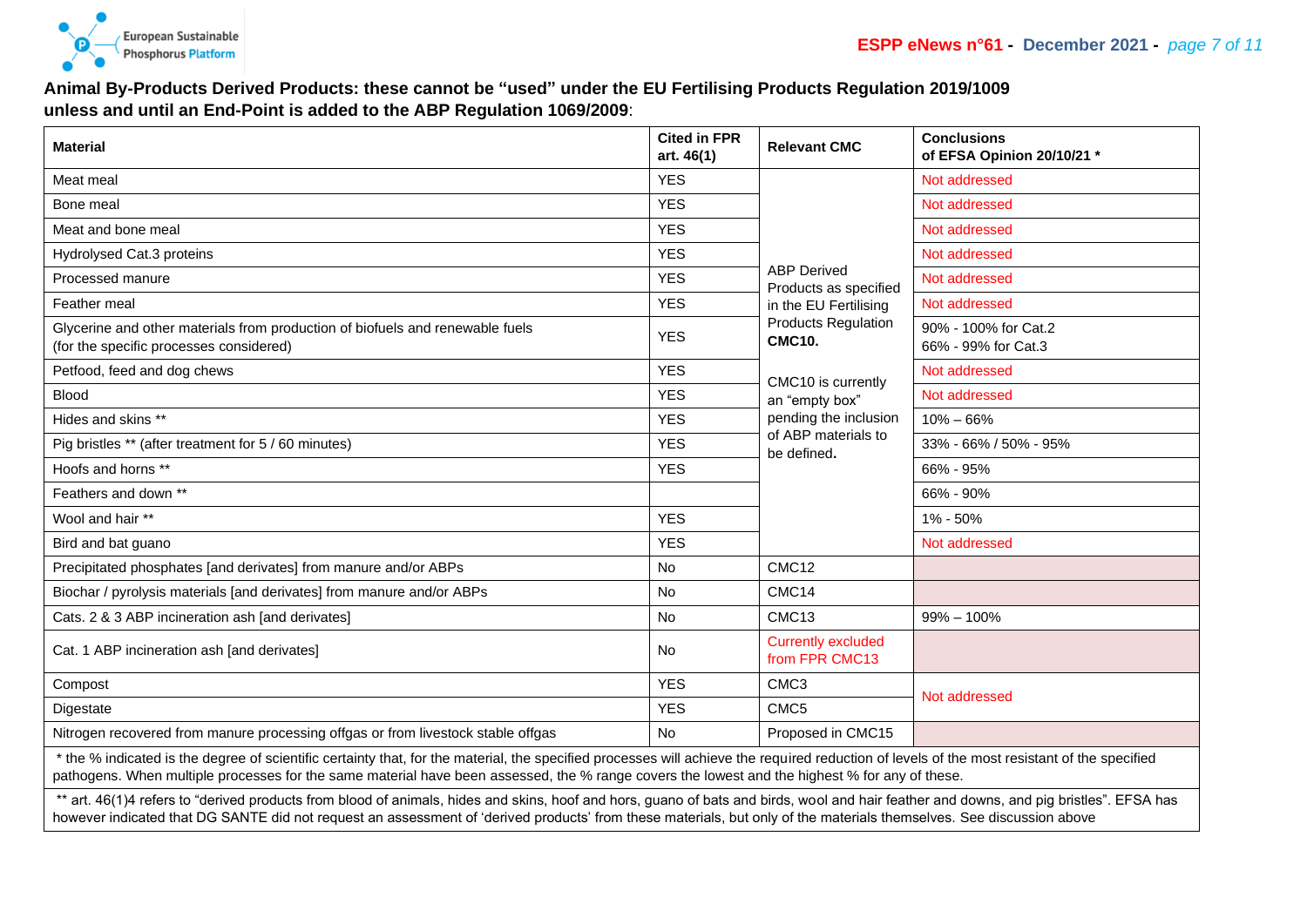

# <span id="page-7-0"></span>**ESPP activities**

#### <span id="page-7-1"></span>**Webinar: regulatory questions around manure recycling**

**This ESPP event attracted over 500 participants online (nearly 700 registrations). ESPP's slides, providing a number of reference information links, and the edited 'Chat' with added comments and answers to questions, are now published.**  The webinar was an opportunity for discussion and asking questions, and the recording is made available to participants only, however the documents online (slides, edited 'chat') provide information about recycling into animal feed, EU Fertilising Products Regulation (status of manure, consequences of post-processing composts or digestates), pyrolysis./ biochar materials, ammonia recovery from manure, etc.

*ESPP webinar on regulatory challenges around manure recycling, 24th November 2021: [LINK.](https://phosphorusplatform.eu/past-events/2129-regulatory-develoments-on-manure-recycling)*

## <span id="page-7-2"></span>**ESPP input to EFSA on Circular Economy**

**ESPP has input to the European Food Safety Agency EFSA's study into circularity and human food and animal feed**  safety. ESPP underlines the potential for nutrient recycling to the food chain, in fertilisers or animal feed, and the need to both ensure full safety (and public confidence in this safety) and at the same time address regulatory obstacles to nutrient recycling. ESPP suggests to establish an "EU food chain circular economy info point" to advise developers and producers of circular economy materials, who are often from outside the food and feed industry, and have difficulty understanding the specific regulations applicable in these sectors. ESPP suggests that the EFSA study should consider the circularity and safety issues of recycled materials in fertilisers and processing of secondary materials before use in fertilisers, feed or foods: extraction of specific substances from secondary materials, use of waste streams to feed algae or microbial protein production, chemical reprocessing of wastes to mineral nutrients. A detailed annex to the letter lists a number of regulatory obstacles identified at present to nutrient recycling which are relevant to EFSA.

*ESPP letter to EFSA 10\_12\_2021 on ESPP's "regulatory" web pag[e www.phosphorusplatform.eu/regulatory](http://www.phosphorusplatform.eu/regulatory)*

*EFSA call (open) for stakeholder input (information, engagement …) on "Food and feed safety vulnerabilities in a circular economy[" HERE](https://www.efsa.europa.eu/en/stakeholders/calls-for-stakeholders#questions)*

#### <span id="page-7-3"></span>**Factsheets on recycling from wastewater: algae, minerals, fibres & polymers**

**Eureau, with support from a group of stakeholders including ESPP, has published three factsheets outlining the need for EU End-of-Waste criteria and the market potential for materials which can be recovered from wastewater**[: algae](https://www.eureau.org/documents/diverse/6078-factsheet-on-products-from-waste-water-algae-biomass)  [biomass,](https://www.eureau.org/documents/diverse/6078-factsheet-on-products-from-waste-water-algae-biomass) [fibres polymers and other organics,](https://www.eureau.org/documents/diverse/6080-factsheet-on-products-from-waste-water-fibres-and-polymers) [mineral chemicals](https://www.eureau.org/documents/diverse/6079-factsheet-on-products-from-waste-water-minerals)**.** The three fact sheets cover non-fertiliser applications, in that the process for obtaining EU End-of-Waste status for fertiliser uses is the EU Fertilising Products Regulation. The fact sheets aim to show EU regulators why End-of-Waste criteria are needed for these materials, and the potential markets which could be unlocked, and more widely to foster dialogue on resource recovery from wastewater. After consultation by [LEAF](https://www.leaf-wageningen.nl/nl/leaf.htm) of over 100 stakeholders, the fact sheets estimate that up to 210 000 t/y (DM) algae could be produced using wastewater nutrients, 100 000 t/y of cellulose and bioplastics could be recovered/produced, and 65 000 tP/y and 75 000 tN/y in recovered mineral salt chemicals.

*Eureau – resources – news "Valuing our recyclable materials", 1 st [December 2021](https://www.eureau.org/resources/news/606-valuing-our-recyclable-materials)*

#### <span id="page-7-4"></span>**European Commission answer on End-of-Waste for materials from wastewater**

**The European Commission has answered a Parliamentary Question by MEP Jan Huitema on recycling from wastewaters, suggesting future mandatory recycling content requirements and Green Public Purchasing.**: Mr Huitema's question asked whether the Commission would prioritise materials recovered from sewage for the definition of EU End-of-Waste Criteria (see [ESPP eNews n°59\)](http://www.phosphorusplatform.eu/eNews059) and what actions were envisaged to bolster the market for recycled materials The answer from the European Commissioner for the Environment, Virginijus Sinkevičius, reminds that EU End-of-Waste criteria are provided for precipitated phosphates (CMC12), ash-derived materials (CMC13) and gas-recovered nitrogen salts (CMC15 pending) under the EU Fertilising Products Regulation. He indicates that streams prioritised for definition of EU End-of-Waste criteria will be defined by end 2021 (ESPP note: the Commission suggested however at the stakeholder workshop of 14-15 September that probably only one material would be looked at in 2022, out of all possible waste streams). Mr Sinkevičius also states that, under the Circular Economy Action Plan, the Commission will "enhance the role of standardisation, … develop mandatory recycled content requirements and facilitate the uptake of products containing recycled content through mandatory green public procurement rules".

*Jan Huitema, European Parliamentary Questions, 2 September 2021 [\(E-004040/2021\)](https://www.europarl.europa.eu/doceo/document/E-9-2021-004040_EN.html) and answer from Virginijus Sinkevičius [HERE.](https://www.europarl.europa.eu/doceo/document/E-9-2021-004040-ASW_EN.pdf)*

#### <span id="page-7-5"></span>**Algae grown in wastewater**

**ESPP, Eureau and EABA letter have wet a formal letter to the European Commission asking for clarification of the regulatory status of algae and biomass grown in wastewater, or using other secondary material inputs**. Such algae production uses 'waste' as an input, but it is unclear whether the resulting biomass itself a 'waste'? Is End-of-Waste status relevant? Consequently, can materials extracted from such waste-fed biomass be used under CMC1 of the EU Fertilising Products Regulation ? Production of algae or other biomass can be highly effective in treatment of and nutrient removal from wastewaters, or in treating offgases, enabling valorisation of secondary nutrients and trapping of carbon dioxide.

*ESPP – Eurea – EABA letter 17\_11\_2021 at ESPP regulatory activities pag[e www.phosphorusplatform.eu/regulatory](http://www.phosphorusplatform.eu/regulatory)*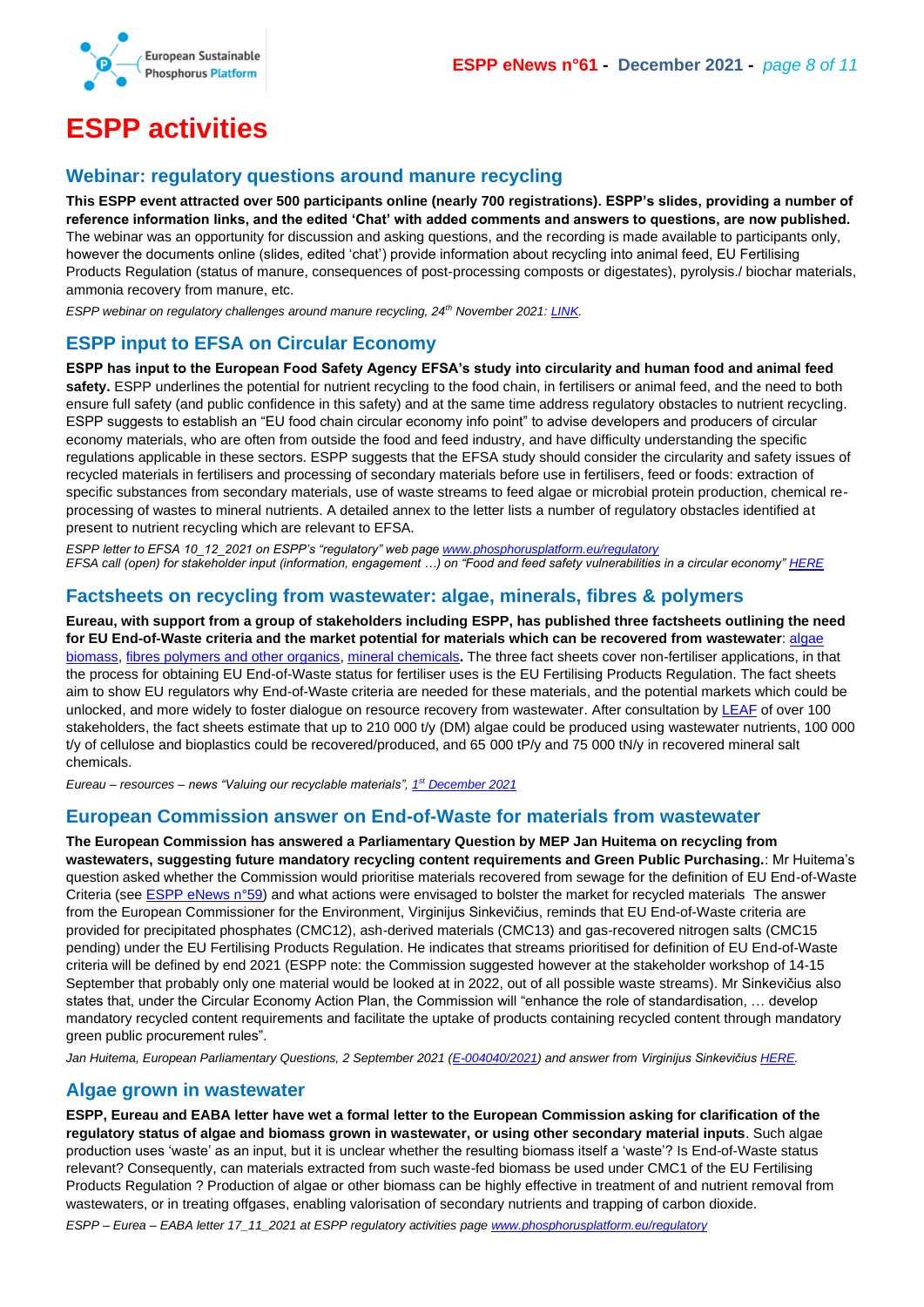

# <span id="page-8-0"></span>**Nutrient recycling**

## <span id="page-8-1"></span>**STOWA report on nitrogen recovery perspectives**

**Long-term, most sewage works influent N could be recovered, covering half of mineral fertiliser N use. Short term, stripping from sewage sludge digestate could represent one fifth of this potential (10% of fertiliser use).** The long-term refers to a scenario with redesign of sewage works as circular water centres. The report by STOWA, the Netherlands water boards' joint research foundation, is based on a survey and interviews: 9 replies to 30 questionnaires sent to nitrogen industry operators, interviews of experts and companies. STOWA estimate sewage in the Netherlands (influent to the water boards' treatment works) contains around 84 ktN, of which at present 66% is emitted to air, 15% to effluent and 19% remains in sewage sludge. The report analyses four N-recovery technologies based on:

- Stripping of ammonia from sewage sludge digestate (centrate) and recovery of ammonium salts (scrubbing): AMFER, GMB BioEnergie, Detricon, Nijhuis, Yara, Circular Values BV, Eawag. Operating at industrial or pilot stage.
- Membrane stripping (use of a gas-permeable membrane to improve the stripping as above, ammonium salts or ammonia solution can be recovered): Powerstep (Eawag, Artemis, Sustec). Operating at full-scale pilot stage.
- Bipolar membrane electrodialysis (similar to membrane stripping, but with combination with electrodialysis improves ammonia separation): TU Delft, Newbies (W&F, Wetsus, ICRA, Evides). R&D pilot stage only.
- Ion exchange (adsorption of ammonia from solution by an ion exchange resin or using zeolite, then regeneration to recover an acidic solution of ammonium salts): SVB Sluisjesdick, Necovery, Waterfabriek. R&D pilot stage only.

The report identifies challenges to N-recovery from sewage, in particular possible contaminants in the recovered product, logistics and marketing of recovered product, legislative obstacles (waste status of recovered N, need for authorisation as a fertiliser under national and/or EU Fertilising Products Regulation) and cost, but considers that increasing natural gas prices could make recovered N increasingly competitive compared to Haber-Bosch N (synthetic mineral N fertilisers). However, there are opportunities in the Netherlands water boards' objective of "full circularity" by 2050 and the advantages of N-recovery in reducing N<sub>2</sub>O emissions in the sewage plant and avoiding CO<sub>2</sub> emissions in production of synthetic N fertiliser.

*"Stikstofterugwinning uit rioolwater; van marktambitie naar praktijk" (Nitrogen recovery from sewage; from market ambition to practice), STOWA report 2021-35 (12th October 2021, 104 pages, in Dutch[\) https://www.stowa.nl/publicaties/stikstofterugwinning-uit-rioolwater-van-marktambitie](https://www.stowa.nl/publicaties/stikstofterugwinning-uit-rioolwater-van-marktambitie-naar-praktijk)[naar-praktijk](https://www.stowa.nl/publicaties/stikstofterugwinning-uit-rioolwater-van-marktambitie-naar-praktijk)*

## <span id="page-8-2"></span>**Zero P fertilisation does not impact crop productivity in very high P soils**

**Different crops were tested with zero P fertiliser in Flanders at sites with very high initial soil P. No loss in crop yield was seen after four years compared to organic plus mineral fertiliser applied to local limits**. Trial plots were at 2 sites, on a total of 14 ha. Initial soil P was 380 – 470 P-AL (ammonium lactate extractable), PSD (Phosphorus Saturation Degree) 29 – 34. Zero P-fertilisation reduced the field P balance, but had no measurable effect on soil phosphorus stocks after four years: soil P-AL dropped slightly in both P-fertilised and zero P-fertiliser plots, whereas PSD increased slightly or was unchanged, again with P-fertilisation making no apparent difference. Soil organic carbon levels also showed no changes related to the fertilisation regime. Unsurprisingly, given the absence of impact on soil P levels and the initial high soil P, crop yields were also non significantly modified by the four years of zero P fertilisation. The authors note that ryegrass, silage maize, celeriac and Chinese cabbage removed more P than other crops tested (potato, leek, fennel, lettuce, endive). This study shows that if soil P levels are high, then crop yields can be maintained for several years without P-fertiliser application. The study does not indicate how the soil P levels at the test sites compare agronomic soil P index recommendations.

*"Soil phosphorus (P) mining in agriculture – Impacts on P availability, crop yields and soil organic carbon stocks", S. Vandermoere et al., Agriculture, Ecosystems and Environment 322 (2021) 107660 [DOI.](https://doi.org/10.1016/j.agee.2021.107660)*

## <span id="page-8-3"></span>**Manure, Nitrates Directive and surplus phosphorus**

**Based on pig and poultry numbers and feed data, application of manure to Nitrates Directive N-limits can result in P inputs many times higher than estimated crop offtake, and so, depending on soil P status, P-losses to surface waters**. Pig meat is the largest source of animal protein in Europe, with nearly 250 million pigs slaughtered annually. Europe also slaughtered 7 000 million poultry (broilers) and counted nearly 370 million egg-laying hens. The authors present data on pig and poultry livestock numbers and P/N ratios in manure, topsoil phosphorus levels across Europe. Because poultry and pigs are monogastric (like humans), they cannot digestate phytate, the principal form in which phosphorus is stored in plants, P/N ratios in manure generally lead to surplus P application, even where manure application is limited under the EU Nitrates Directive (170 kgN/ha from manure and processed manure). The authors note that phosphorus storage can result in loss of up to half of manure nitrogen, as ammonia or nitrogen gases, so leading to N/P ratios down to around 2. Excess P applied to soil in manure may initially accumulate in soil, leading to increased soil P levels. P losses to surface waters will depend on manure application and manure N/P ratios, but also on crop offtake and on soil P status. The authors conclude that measures are needed to improve livestock P and N use efficiency, to improve manure management, to reduce N losses to the atmosphere and reduce soil P accumulation and P losses to surface waters. Such measures can include manure acidification, ammonia stripping/recovery, drying and pelletising and P-removal/recovery.

*"Phosphorus Flows, Surpluses, and N/P Agronomic Balancing When Using Manure from Pig and Poultry Farms", A. Rosemarin, N. Ekane & K. Andersson, Agronomy 2021, 11, 2228 [DOI.](https://doi.org/10.3390/agronomy11112228)*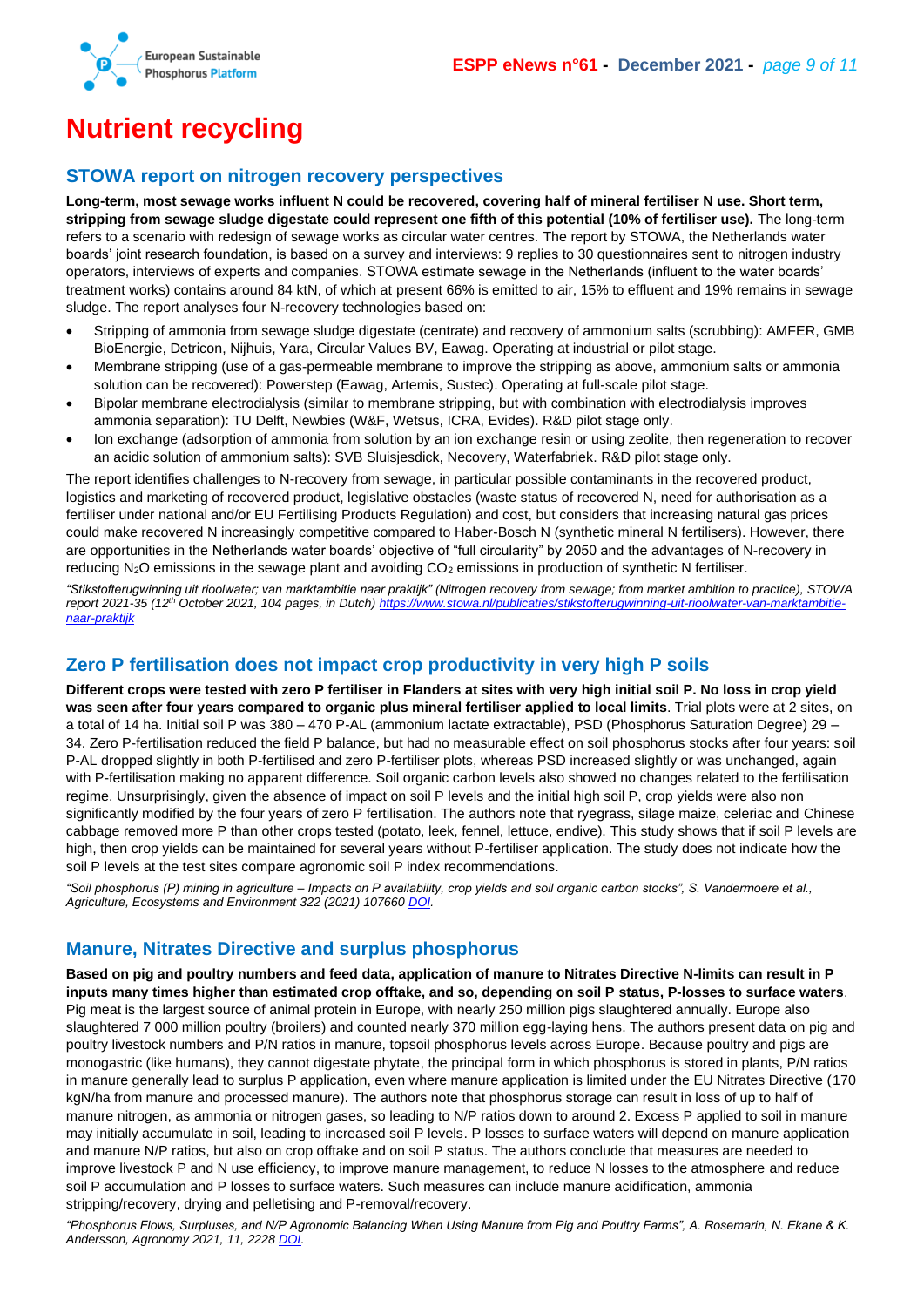

## <span id="page-9-0"></span>**Literature data review: removal of contaminant metals in thermal sludge treatment**

**Data from 37 publications is analysed on how heavy metal vaporisation (and so removal) during sewage sludge incineration is impacted by different chlorine additives, temperature, treatment conditions and type of sludge**. Chlorine donors used in the identified studies are magnesium, calcium, sodium, potassium, aluminium and iron chloride, hydrochloric acid and PVC. Process temperatures ranged from 300°C to 1200°C, residence time from 1.5 to 1400 minutes, combustion conditions from incineration to pyrolysis and input material from wet sewage sludge to sludge incineration ash. Consequently, heavy metal removal rates varied very widely, from 0 – 99% for cadmium, 10 – 99% for lead, 0 – 80% for copper and zinc, 0-75% for chromium, 0 – 60% for nickel and arsenic. Higher temperatures, above 800°C – 900°C, generally achieved high levels of removal of cadmium, lead and copper, but lower removal of zinc, arsenic, chromium and nickel. Nickel and chromium show as particularly difficult to remove by vaporisation. The wide variation of removal rates shows the potential for improving heavy metal removal by specifically adapting pyrolysis or incineration process design and management, and the paper provides a useful source of overview data and references.

*"Trace metal elements vaporization and phosphorus recovery during sewage sludge thermochemical treatment – A review", B. Galey, M. Gautier, et al., J. Hazardous Materials 424 (2022) 127360 [DOI.](https://doi.org/10.1016/j.jhazmat.2021.127360)* 

## <span id="page-9-1"></span>**Scenarios for P-recycling in Switzerland**

#### **A study, with Cantons and operators of North West Switzerland, of options for P-recovery from sewage suggest decisions are difficult to take today because of lack of agreement on cost-sharing between operators**.

The study, led by FHNW within the Phos4You Interreg project, from 2019 to 2021, considered the four Cantons around Basel, Argovia and Solothurn, population 1.5 million (17% of Swiss population). Currently, the four Cantons produce c. 43 000 tDM/y sewage sludge, of which c. 63% goes to sewage sludge (mono)incineration plants, 25% to cement works and 12% to municipal refuse incinerators. The region has spare disposal capacity and imports sludge from other regions (the region currently disposes of 38% of total Swiss sewage sludge). Over the coming 10-15 years, all the sludge incineration plants of the four Cantons are expected to be decommissioned, so providing the opportunity to either build new mono-incineration capacity or other technologies, and to integrate the P-recovery system into the new plants, depending on the scenario chosen.

A number of scenarios were considered based on nine technologies:

- P-recovery from sewage sludge (mono)incineration ash (SSIA) by acid attack and purification: EcoPhos (now Prayon)\*, Parforce\*, Phos4Life\*\*, REALphos. The ash could either be treated in Switzerland or exported to an operator elsewhere in Europe.
- Mixed incineration of sewage sludge and meat and bone meal, then reaction with phosphoric or other acid, resulting in dilution of contaminants and increased plant P availability: ZAB/Phos4Green (Glatt)\*\*.
- Modified incineration processes where specific reactor conditions and additives remove some heavy metals and improve the plant availability of the P in the resulting ash. EuPhoRe\*\*, Pyrophos,
- Enhanced struvite recovery from the sewage sludge (i.e. after biological or chemical processing to release P) then incineration of the P-depleted sludge in (existing) cement works: PhosForce\*\*, Stuttgart.
- "Wait and see", where current sludge disposal routes are continued and investment decisions are postponed (2026 is deadline fixed by the Swiss P-recovery obligation) in order to have better information and avoid risks resulting from being first movers.

The six main operators in sewage sludge disposal today (ARA Rhein, ProRheno, Erzo, STRAG, ZAR/ KEBAG, Geocycle/Holcim) and the four Cantons participated in workshops and validated the conclusions.

The information available today resulted in variations for most criteria assessed between technology suppliers for the same scenario. No scenario performs overall "better" than the others, preference depends on different operators' relative weighting of criteria for cost, environmental performance, future robustness and disposal safety. Challenges identified include lack of fullscale operating experience to support estimates of technology investment and operating costs, need for reliable long-term contracts with technology suppliers especially if ash is exported for treatment outside Switzerland, difficulty to reliably recover sufficient phosphorus for technologies aiming to recover from sludge given that the recovery target in Switzerland may be raised in the future from 50% to 75% (rather than recovery after mono-incineration), difficulty to obtain meat and bone meal ash for technologies planning to use this input in their process (to achieve Swiss fertiliser requirements which are stricter than those of the new EU Fertilising Products Regulation).

The median total net additional cost for P-recovery (compared to sludge disposal without P-recovery) across the different scenarios and technologies is estimated at c. 110 CHF/t dewatered sludge, that is 1.4 €/year per inhabitant.

*\*\* and \*: see ESPP-DPP-NNP Nutrient Recovery Technology Catalogue (\*\* = TRL6+, \* = R&D) Summary of Swiss P-recovery obligation and Swiss quality requirements for recovered fertilisers: [www.phosphorusplatform.eu/Scope129](http://www.phosphorusplatform.eu/Scope129) Ful report in German:<https://pxch.ch/uploads/1/1/1/7/111701981/pnws.pdf> Inventory of Swiss incineration plants in German: [https://pxch.ch/uploads/1/1/1/7/111701981/inventur\\_der\\_schweizer\\_kva\\_v2.pdf](https://pxch.ch/uploads/1/1/1/7/111701981/inventur_der_schweizer_kva_v2.pdf) Inventory of Swiss sludge drying plants in German: [https://pxch.ch/uploads/1/1/1/7/111701981/inventar\\_kstrocknung.pdf](https://pxch.ch/uploads/1/1/1/7/111701981/inventar_kstrocknung.pdf)*